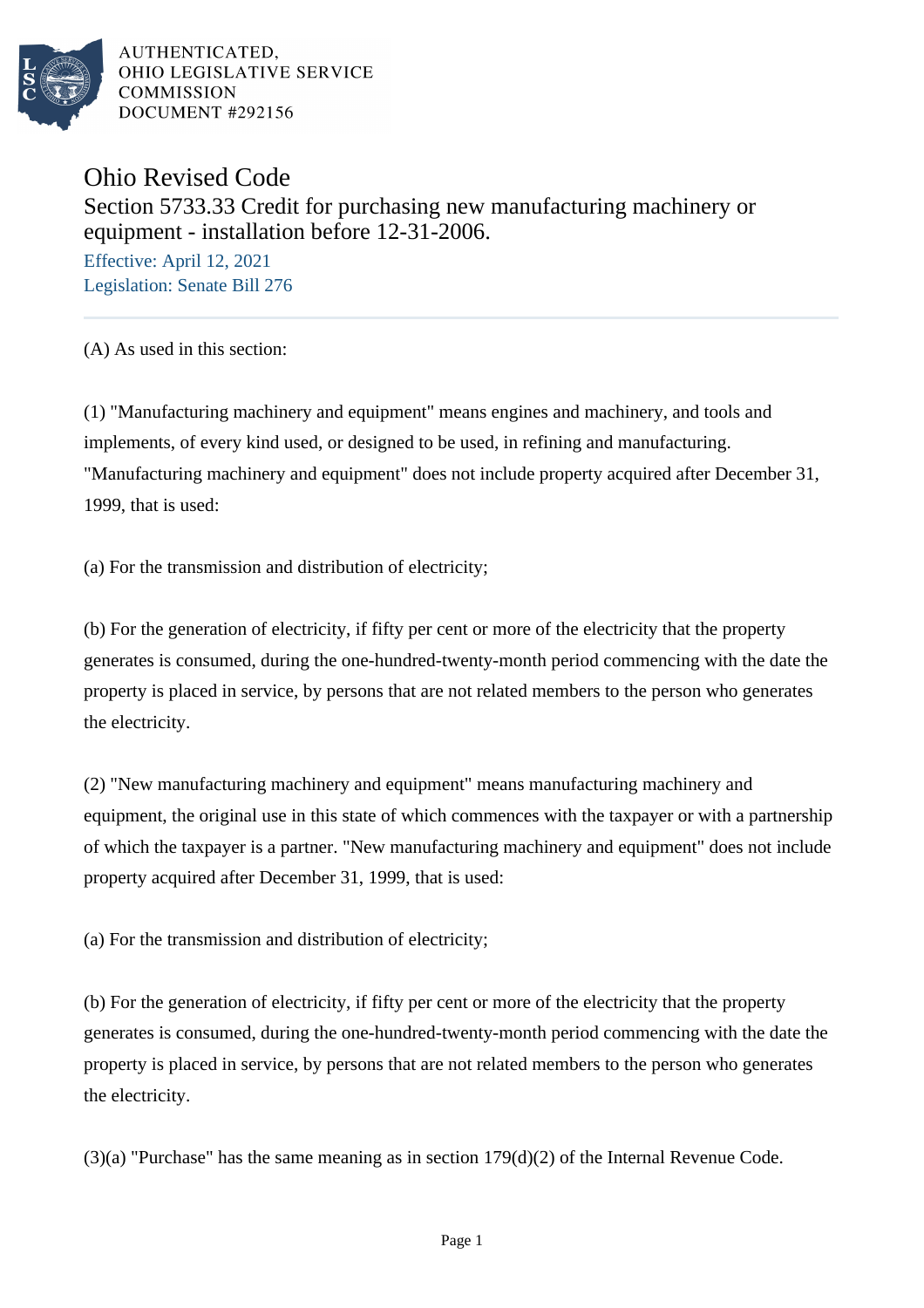

(b) For purposes of this section, any property that is not manufactured or assembled primarily by the taxpayer is considered purchased at the time the agreement to acquire the property becomes binding. Any property that is manufactured or assembled primarily by the taxpayer is considered purchased at the time the taxpayer places the property in service in the county for which the taxpayer will calculate the county excess amount.

(c) Notwithstanding section 179(d) of the Internal Revenue Code, a taxpayer's direct or indirect acquisition of new manufacturing machinery and equipment is not purchased on or after July 1, 1995, if the taxpayer, or a person whose relationship to the taxpayer is described in subparagraphs (A), (B), or (C) of section 179(d)(2) of the Internal Revenue Code, had directly or indirectly entered into a binding agreement to acquire the property at any time prior to July 1, 1995.

(4) "Qualifying period" means the period that begins July 1, 1995, and ends June 30, 2005.

(5) "County average new manufacturing machinery and equipment investment" means either of the following:

(a) The average annual cost of new manufacturing machinery and equipment purchased for use in the county during baseline years, in the case of a taxpayer that was in existence for more than one year during baseline years.

(b) Zero, in the case of a taxpayer that was not in existence for more than one year during baseline years.

(6) "Partnership" includes a limited liability company formed under Chapter 1705. or 1706. of the Revised Code or under the laws of any other state, provided that the company is not classified for federal income tax purposes as an association taxable as a corporation.

(7) "Partner" includes a member of a limited liability company formed under Chapter 1705. or 1706. of the Revised Code or under the laws of any other state, provided that the company is not classified for federal income tax purposes as an association taxable as a corporation.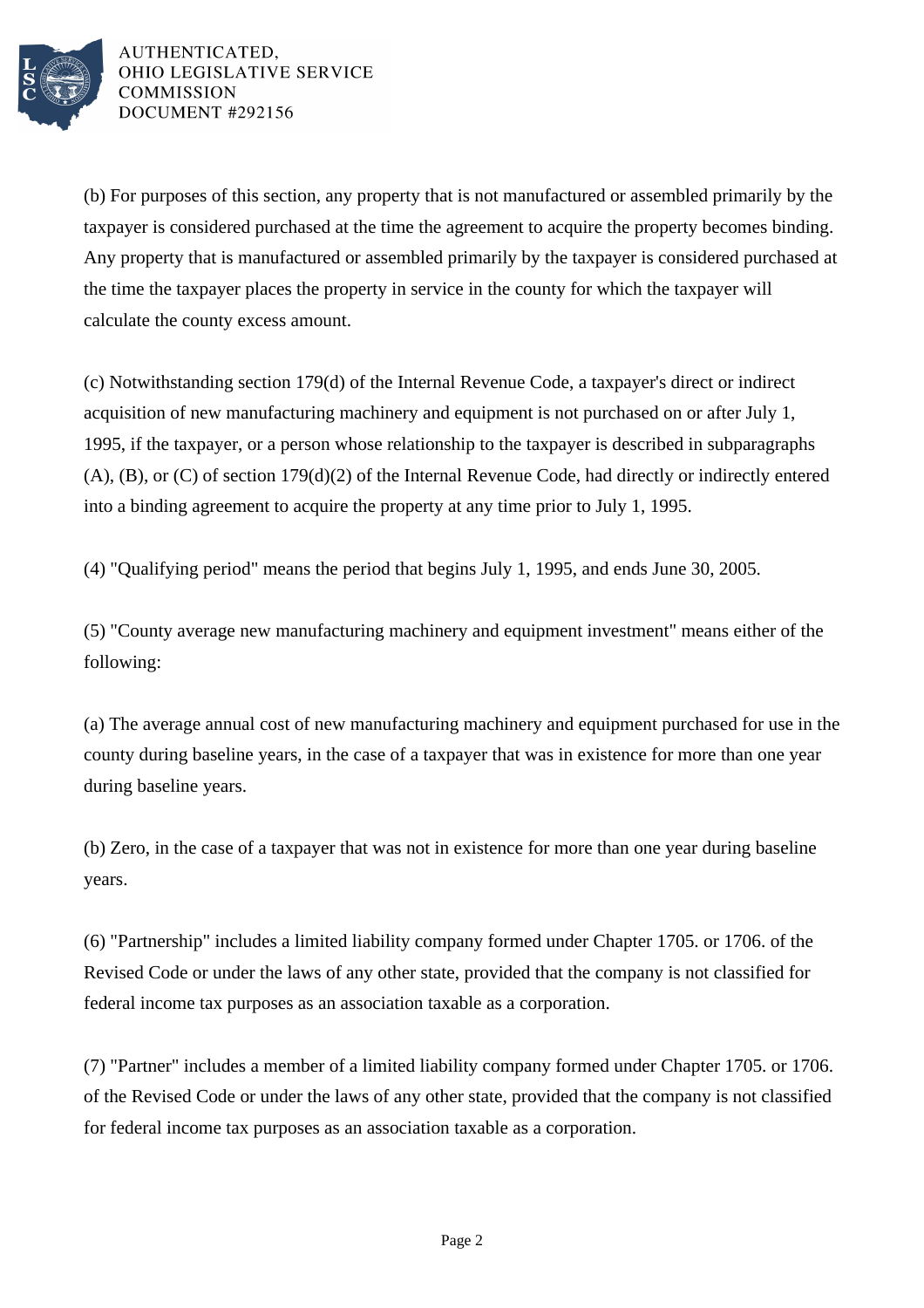

(8) "Distressed area" means either a municipal corporation that has a population of at least fifty thousand or a county that meets two of the following criteria of economic distress, or a municipal corporation the majority of the population of which is situated in such a county:

(a) Its average rate of unemployment, during the most recent five-year period for which data are available, is equal to at least one hundred twenty-five per cent of the average rate of unemployment for the United States for the same period;

(b) It has a per capita income equal to or below eighty per cent of the median county per capita income of the United States as determined by the most recently available figures from the United States census bureau;

(c)(i) In the case of a municipal corporation, at least twenty per cent of the residents have a total income for the most recent census year that is below the official poverty line;

(ii) In the case of a county, in intercensal years, the county has a ratio of transfer payment income to total county income equal to or greater than twenty-five per cent.

(9) "Eligible area" means a distressed area, a labor surplus area, an inner city area, or a situational distress area.

(10) "Inner city area" means, in a municipal corporation that has a population of at least one hundred thousand and does not meet the criteria of a labor surplus area or a distressed area, targeted investment areas established by the municipal corporation within its boundaries that are comprised of the most recent census block tracts that individually have at least twenty per cent of their population at or below the state poverty level or other census block tracts contiguous to such census block tracts.

(11) "Labor surplus area" means an area designated as a labor surplus area by the United States department of labor.

(12) "Official poverty line" has the same meaning as in division (A) of section 3923.51 of the Revised Code.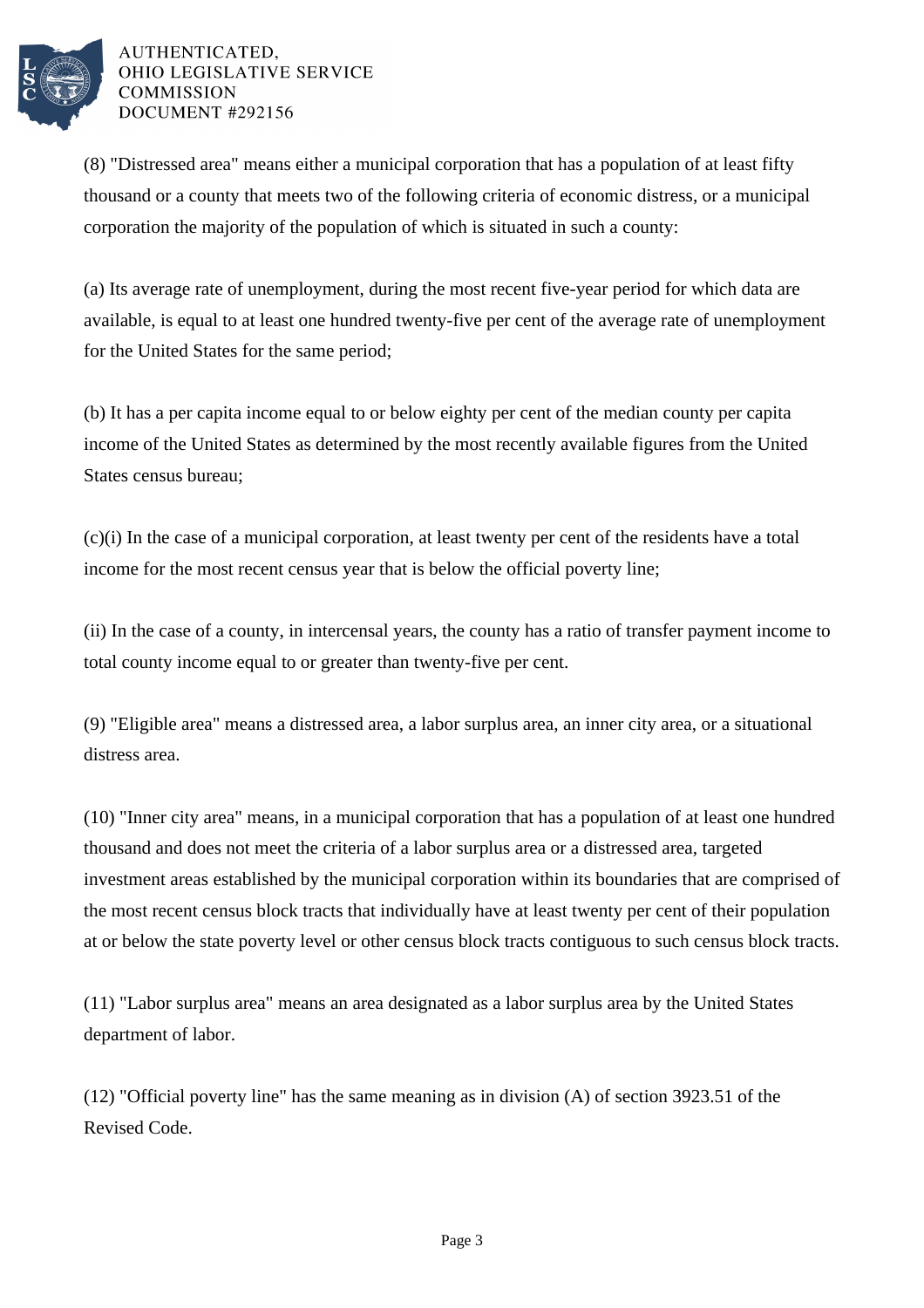

(13) "Situational distress area" means a county or a municipal corporation that has experienced or is experiencing a closing or downsizing of a major employer, that will adversely affect the county's or municipal corporation's economy. In order to be designated as a situational distress area for a period not to exceed thirty-six months, the county or municipal corporation may petition the director of development. The petition shall include written documentation that demonstrates all of the following adverse effects on the local economy:

(a) The number of jobs lost by the closing or downsizing;

(b) The impact that the job loss has on the county's or municipal corporation's unemployment rate as measured by the state director of job and family services;

(c) The annual payroll associated with the job loss;

(d) The amount of state and local taxes associated with the job loss;

(e) The impact that the closing or downsizing has on the suppliers located in the county or municipal corporation.

(14) "Cost" has the same meaning and limitation as in section  $179(d)(3)$  of the Internal Revenue Code.

(15) "Baseline years" means:

(a) Calendar years 1992, 1993, and 1994, with regard to a credit claimed for the purchase during calendar year 1995, 1996, 1997, or 1998 of new manufacturing machinery and equipment;

(b) Calendar years 1993, 1994, and 1995, with regard to a credit claimed for the purchase during calendar year 1999 of new manufacturing machinery and equipment;

(c) Calendar years 1994, 1995, and 1996, with regard to a credit claimed for the purchase during calendar year 2000 of new manufacturing machinery and equipment;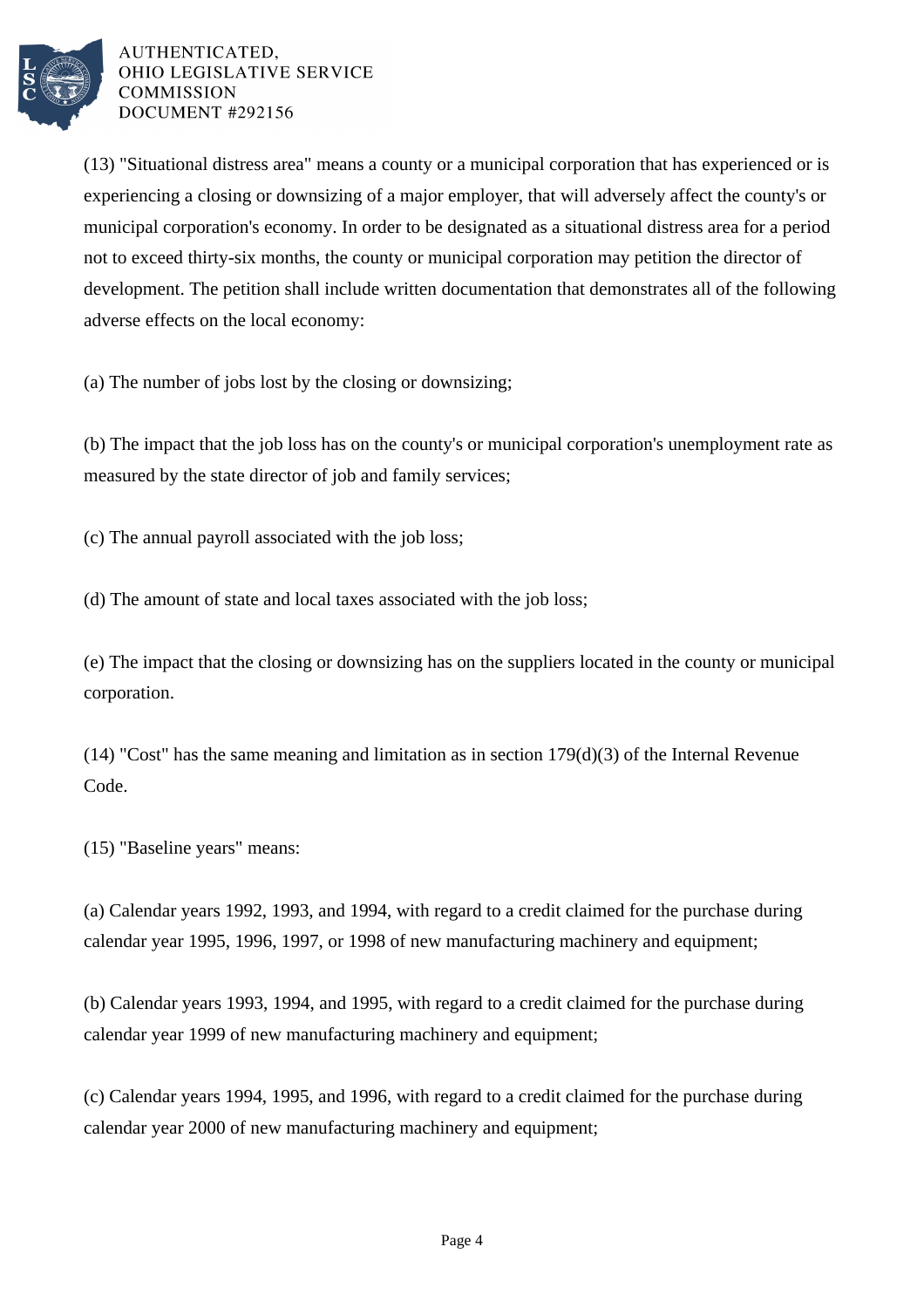

(d) Calendar years 1995, 1996, and 1997, with regard to a credit claimed for the purchase during calendar year 2001 of new manufacturing machinery and equipment;

(e) Calendar years 1996, 1997, and 1998, with regard to a credit claimed for the purchase during calendar year 2002 of new manufacturing machinery and equipment;

(f) Calendar years 1997, 1998, and 1999, with regard to a credit claimed for the purchase during calendar year 2003 of new manufacturing machinery and equipment;

(g) Calendar years 1998, 1999, and 2000, with regard to a credit claimed for the purchase during calendar year 2004 of new manufacturing machinery and equipment;

(h) Calendar years 1999, 2000, and 2001, with regard to a credit claimed for the purchase on or after January 1, 2005, and on or before June 30, 2005, of new manufacturing machinery and equipment.

(16) "Related member" has the same meaning as in section 5733.042 of the Revised Code.

(B)(1) Subject to division (I) of this section, a nonrefundable credit is allowed against the tax imposed by section 5733.06 of the Revised Code for a taxpayer that purchases new manufacturing machinery and equipment during the qualifying period, provided that the new manufacturing machinery and equipment are installed in this state no later than June 30, 2006. No credit shall be allowed under this section for taxable years ending on or after July 1, 2005. The elimination of the credit for those taxable years includes the elimination of any remaining one-sevenths of credit amounts for which a portion was allowed for prior taxable years and the elimination of any credit carry-forward, but the purchases on which the credits were based remain subject to grants under section 122.173 of the Revised Code for those remaining one-seventh amounts or carry-forward amounts.

(2)(a) Except as otherwise provided in division (B)(2)(b) of this section, a credit may be claimed under this section in excess of one million dollars only if the cost of all manufacturing machinery and equipment owned in this state by the taxpayer claiming the credit on the last day of the calendar year exceeds the cost of all manufacturing machinery and equipment owned in this state by the taxpayer on the first day of that calendar year.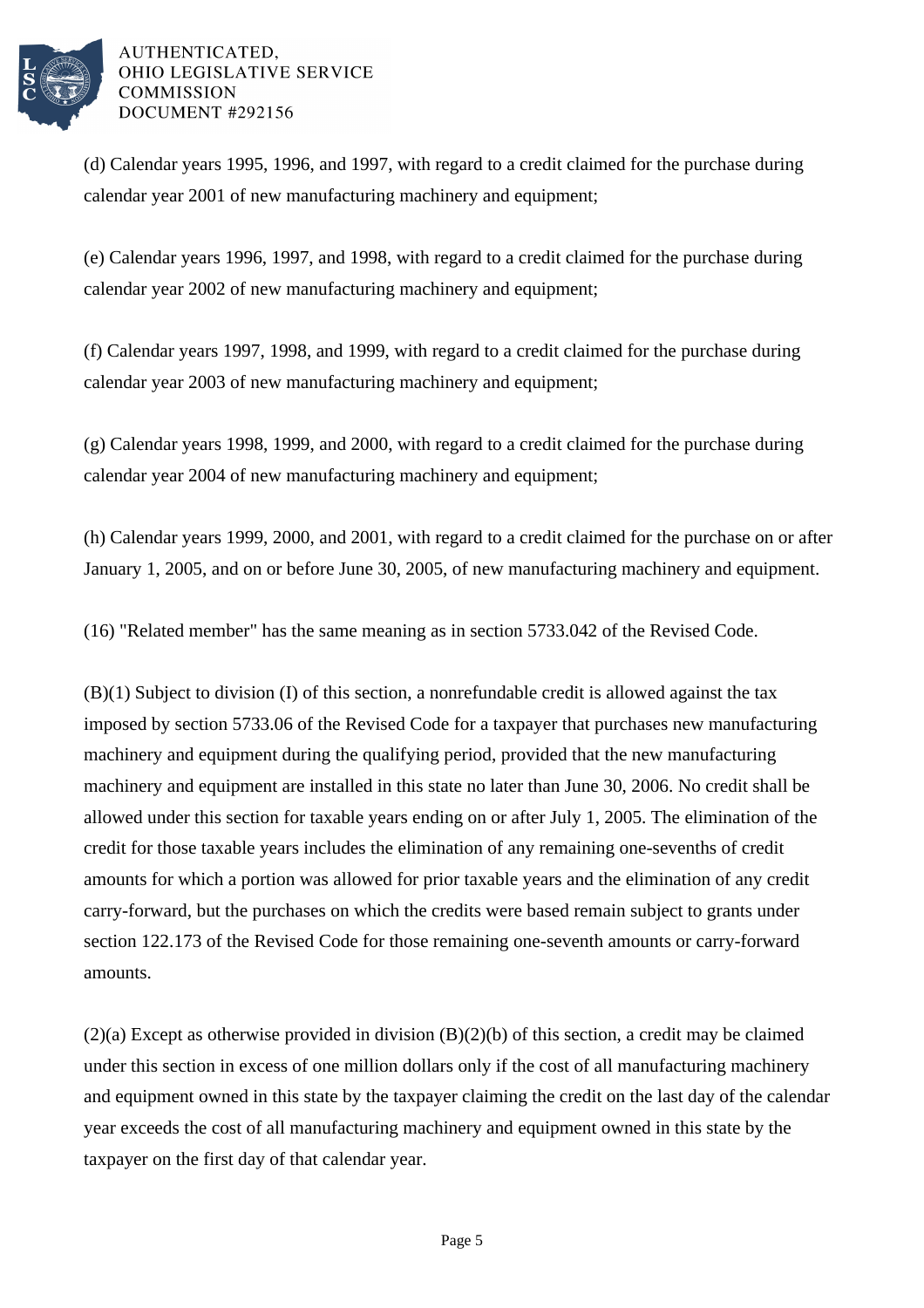

As used in division (B)(2)(a) of this section, "calendar year" means the calendar year in which the machinery and equipment for which the credit is claimed was purchased.

(b) Division (B)(2)(a) of this section does not apply if the taxpayer claiming the credit applies for and is issued a waiver of the requirement of that division. A taxpayer may apply to the director of development for such a waiver in the manner prescribed by the director, and the director may issue such a waiver if the director determines that granting the credit is necessary to increase or retain employees in this state, and that the credit has not caused relocation of manufacturing machinery and equipment among counties within this state for the primary purpose of qualifying for the credit.

 $(C)(1)$  Except as otherwise provided in division  $(C)(2)$  and division (I) of this section, the credit amount is equal to seven and one-half per cent of the excess of the cost of the new manufacturing machinery and equipment purchased during the calendar year for use in a county over the county average new manufacturing machinery and equipment investment for that county.

(2) Subject to division (I) of this section, as used in division  $(C)(2)$  of this section "county excess" means the taxpayer's excess cost for a county as computed under division  $(C)(1)$  of this section.

Subject to division (I) of this section, a taxpayer with a county excess, whose purchases included purchases for use in any eligible area in the county, the credit amount is equal to thirteen and onehalf per cent of the cost of the new manufacturing machinery and equipment purchased during the calendar year for use in the eligible areas in the county, provided that the cost subject to the thirteen and one-half per cent rate shall not exceed the county excess. If the county excess is greater than the cost of the new manufacturing machinery and equipment purchased during the calendar year for use in eligible areas in the county, the credit amount also shall include an amount equal to seven and one-half per cent of the amount of the difference.

(3) If a taxpayer is allowed a credit for purchases of new manufacturing machinery and equipment in more than one county or eligible area, it shall aggregate the amount of those credits each year.

(4) The taxpayer shall claim one-seventh of the credit amount for the tax year immediately following the calendar year in which the new manufacturing machinery and equipment is purchased for use in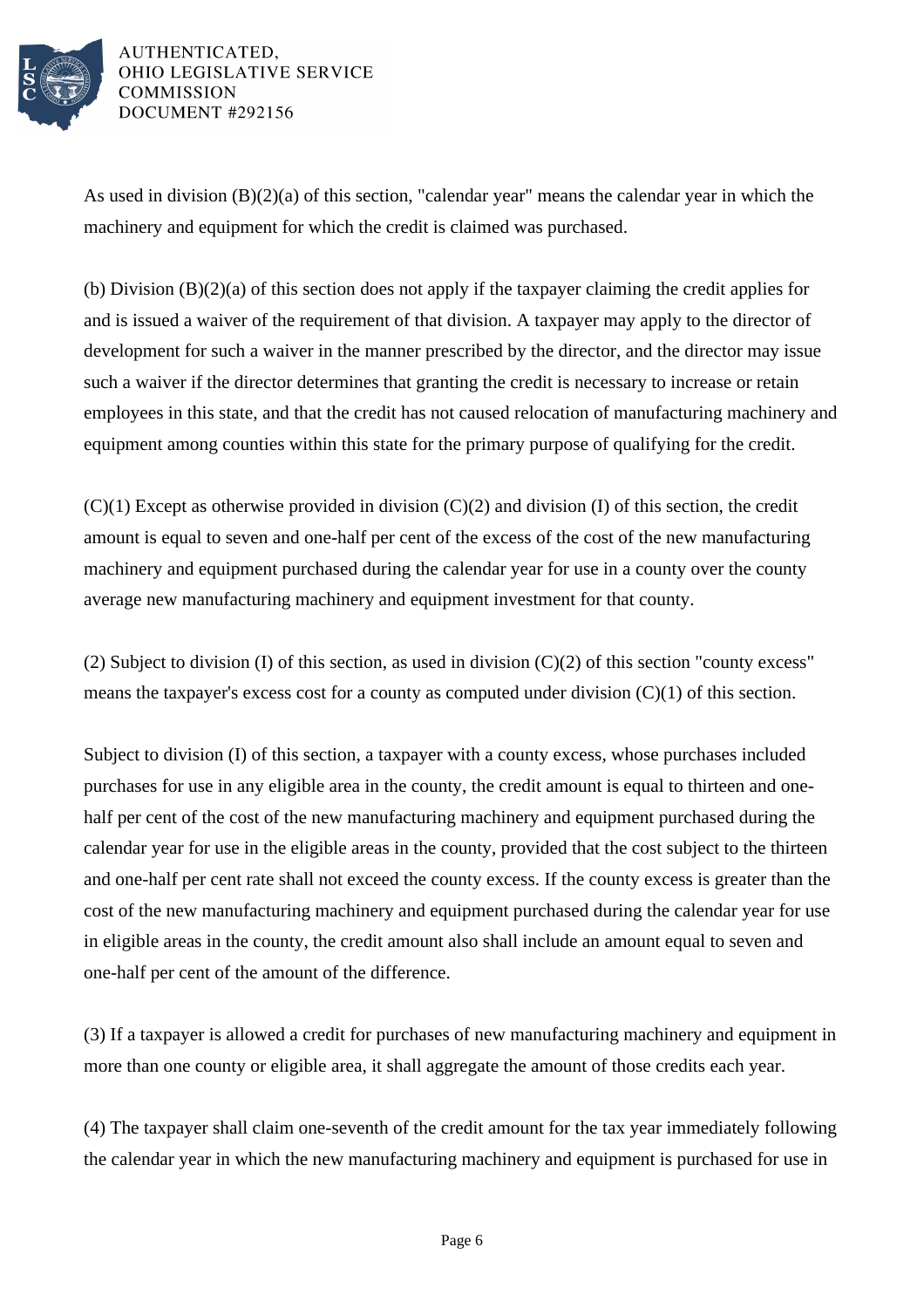

the county by the taxpayer or partnership. One-seventh of the taxpayer credit amount is allowed for each of the six ensuing tax years. Except for carried-forward amounts, the taxpayer is not allowed any credit amount remaining if the new manufacturing machinery and equipment is sold by the taxpayer or partnership or is transferred by the taxpayer or partnership out of the county before the end of the seven-year period unless, at the time of the sale or transfer, the new manufacturing machinery and equipment has been fully depreciated for federal income tax purposes.

(5)(a) A taxpayer that acquires manufacturing machinery and equipment as a result of a merger with the taxpayer with whom commenced the original use in this state of the manufacturing machinery and equipment, or with a taxpayer that was a partner in a partnership with whom commenced the original use in this state of the manufacturing machinery and equipment, is entitled to any remaining or carried-forward credit amounts to which the taxpayer was entitled.

(b) A taxpayer that enters into an agreement under division (C)(3) of section 5709.62 of the Revised Code and that acquires manufacturing machinery or equipment as a result of purchasing a large manufacturing facility, as defined in section 5709.61 of the Revised Code, from another taxpayer with whom commenced the original use in this state of the manufacturing machinery or equipment, and that operates the large manufacturing facility so purchased, is entitled to any remaining or carried-forward credit amounts to which the other taxpayer who sold the facility would have been entitled under this section had the other taxpayer not sold the manufacturing facility or equipment.

(c) New manufacturing machinery and equipment is not considered sold if a pass-through entity transfers to another pass-through entity substantially all of its assets as part of a plan of reorganization under which substantially all gain and loss is not recognized by the pass-through entity that is transferring the new manufacturing machinery and equipment to the transferee and under which the transferee's basis in the new manufacturing machinery and equipment is determined, in whole or in part, by reference to the basis of the pass-through entity which transferred the new manufacturing machinery and equipment to the transferee.

(d) Division (C)(5) of this section shall apply only if the acquiring taxpayer or transferee does not sell the new manufacturing machinery and equipment or transfer the new manufacturing machinery and equipment out of the county before the end of the seven-year period to which division (C)(4) of this section refers.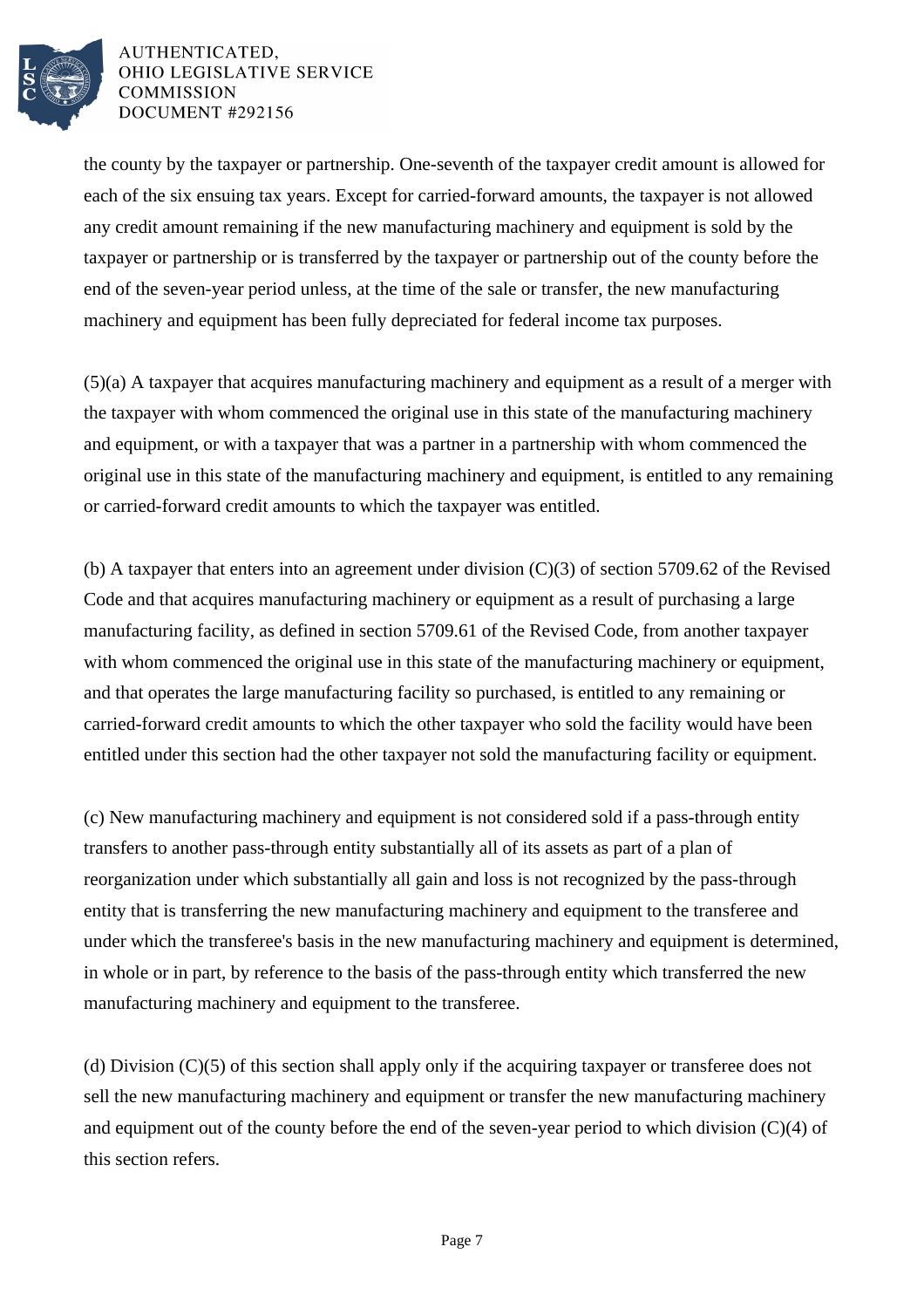

(e) Division (C)(5)(b) of this section applies only to the extent that the taxpayer that sold the manufacturing machinery or equipment, upon request, timely provides to the tax commissioner any information that the tax commissioner considers to be necessary to ascertain any remaining or carried-forward amounts to which the taxpayer that sold the facility would have been entitled under this section had the taxpayer not sold the manufacturing machinery or equipment. Nothing in division (C)(5)(b) or (e) of this section shall be construed to allow a taxpayer to claim any credit amount with respect to the acquired manufacturing machinery or equipment that is greater than the amount that would have been available to the other taxpayer that sold the manufacturing machinery or equipment had the other taxpayer not sold the manufacturing machinery or equipment.

(D) The taxpayer shall claim the credit in the order required under section 5733.98 of the Revised Code. Each year, any credit amount in excess of the tax due under section 5733.06 of the Revised Code after allowing for any other credits that precede the credit under this section in that order may be carried forward for three tax years.

(E) A taxpayer purchasing new manufacturing machinery and equipment and intending to claim the credit shall file, with the department of development, a notice of intent to claim the credit on a form prescribed by the department of development. The department of development shall inform the tax commissioner of the notice of intent to claim the credit. No credit may be claimed under this section for any manufacturing machinery and equipment with respect to which a notice was not filed by the date of a timely filed return, including extensions, for the taxable year that includes September 30, 2005.

(F) The director of development shall annually certify, by the first day of January of each year during the qualifying period, the eligible areas for the tax credit for the calendar year that includes that first day of January. The director shall send a copy of the certification to the tax commissioner.

(G) New manufacturing machinery and equipment for which a taxpayer claims the credit under section 5733.31 or 5733.311 of the Revised Code shall not be considered new manufacturing machinery and equipment for purposes of the credit under this section.

(H)(1) Notwithstanding sections 5733.11 and 5747.13 of the Revised Code, but subject to division